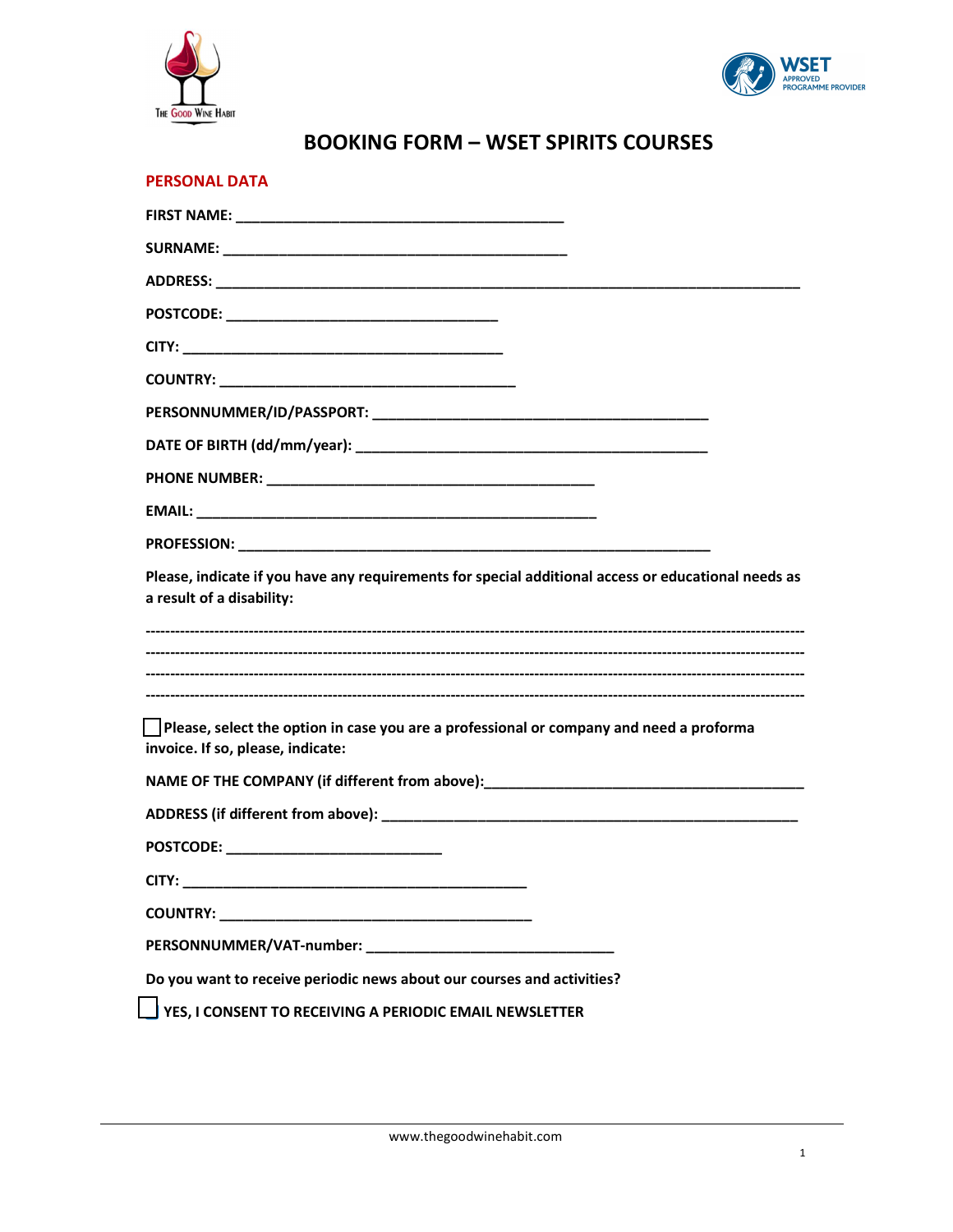



## WHICH WSET COURSE DO YOU WANT TO ENROLL ON?

WSET Level 1 Award in Spirits (3.800 SEK + 25%= 4.750 SEK)

Date of the Course:

WSET Level 2 Award in Spirits (7.200 SEK + 25%= 9.000 SEK)

Date of the Course:

## PAYMENT

All the payments must be made via bank transfer to the following bank account:

Beneficiary: Tommasella Perniciaro

Entity: HANDELSBANKEN

IBAN: SE21 6000 0000 0005 0511 5441

Please, indicate student's name and surname in the bank transfer object.

Any bank transfer expenses will be covered by the student.

International payments must be made in Swedish KR.

It is also possible to pay via SWISH. Please, contact us for more information at tperniciaro@thegoodwinehabit.com.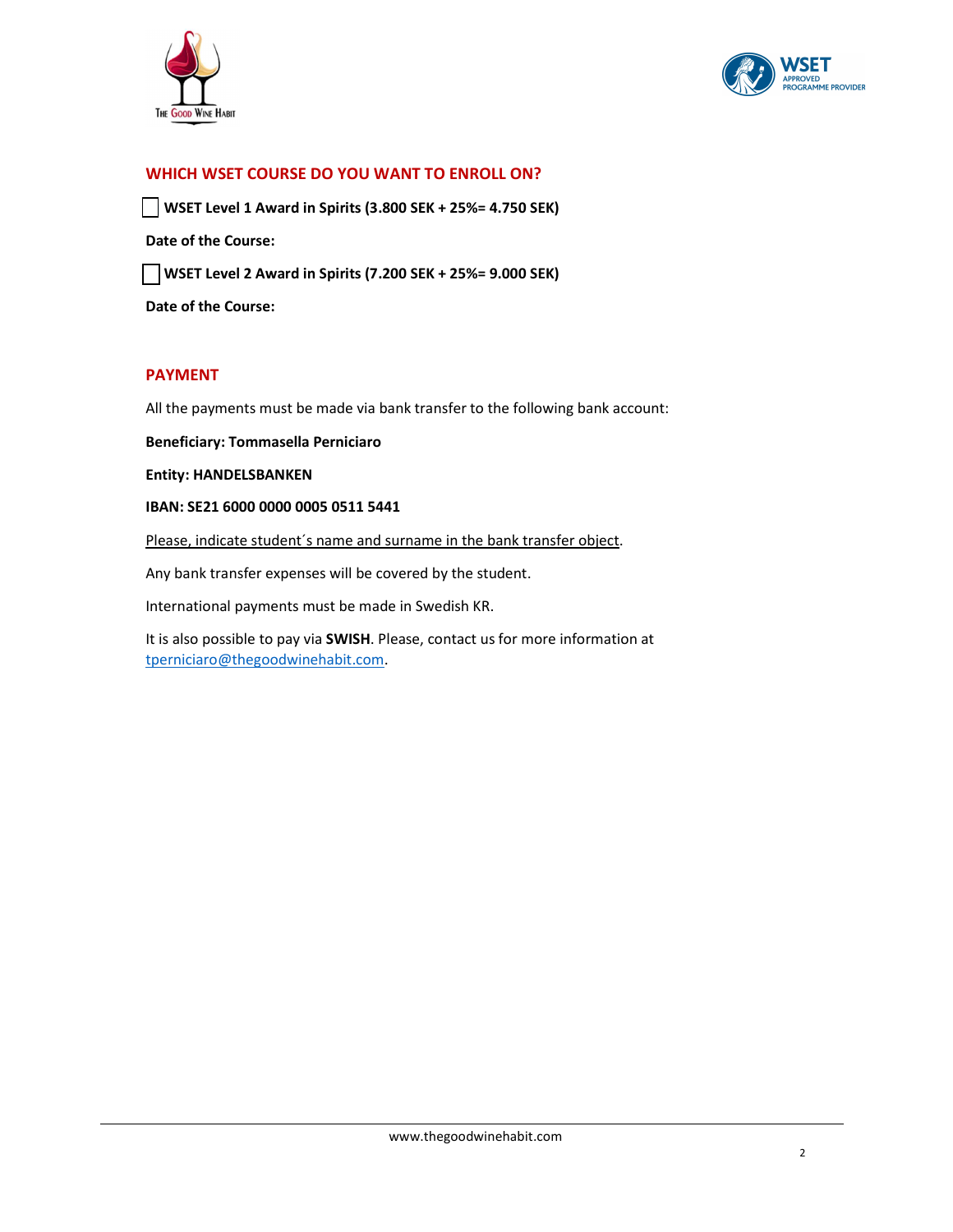



## TERMS AND CONDITIONS

- 1. Full payment must be made at time of booking we do not accept provisional bookings and places will only be confirmed once payment is received by our bank, the payment receipt sent by email together with the booking form already filled and accepted to tperniciaro@thegoodwinehabit.com. Students will then receive a booking confirmation via email. No booking in advance will be accepted, only following the bank payment order.
- 2. Once the payment has been received and the place confirmed by the Good Wine Habit, the study pack will be sent to the student´s address indicated in the booking form. Level 1 course materials are provided to students on the first day of the course. They will not be posted in advance. Levels 2 course materials will be posted to a student's home address on confirmation of payment of fees. The pack is bulky and requires a signature. It is essential that a daytime telephone number is provided on your booking form. Please note that your email address will be sent to our distribution center to enable your materials to be tracked by you to ensure delivery. If you do not wish your email to be sent to this secure third party, please contact The Good Wine Habit before booking to arrange another method of receiving materials. It is important for the student to provide a complete and accurate delivery address. Any materials returned to our distribution center, having not been successfully received by the student, will automatically result in an additional cost of return being charged.
- 3. The student must provide personal information to receive the study pack and the final WSET certificate and to book a course place. Every change/update in the personal data must be communicated to The Good Wine Habit.
- 4. At The Good Wine Habit we strive to create an inclusive environment for all of our students and will make any reasonable attempt to provide support if you have any additional access or educational needs as a result of a disability. Requirements will be evaluated on an individual case basis. Please, contact us on +46 733 468147 or email tperniciaro@thegoodwinehabit.com to discuss your needs together.

### 5. Cancellations

- 1. Cancellations of confirmed places must be communicated via email to tperniciaro@thegoodwinehabit.com. They are accepted up to 15 natural days prior to the start of the course. In this case, the entire cost of the confirmed place will be refunded. If the cancellation is communicated after this period, the student will lose the right to a refund.
- 2. At the time of the cancellation, student must send back the study pack previously received which must be in perfect conditions. The postage expenses will be paid by the student. The student will be responsible for any damage to the study pack previously received. In case of damages to the study pack, the student will be required to pay the total price of books purchase.
- 3. Once the cancellation is confirmed and the study pack received by The Good Wine Habit, the refund will be paid to student in 14 days.

### 6. Transfers:

1. Transfers of a confirmed booking either to another course or applicant can be made up to 15 natural days before the course start date on payment of a 350 SEK admin fee plus the cost of any additional study materials which may be applicable.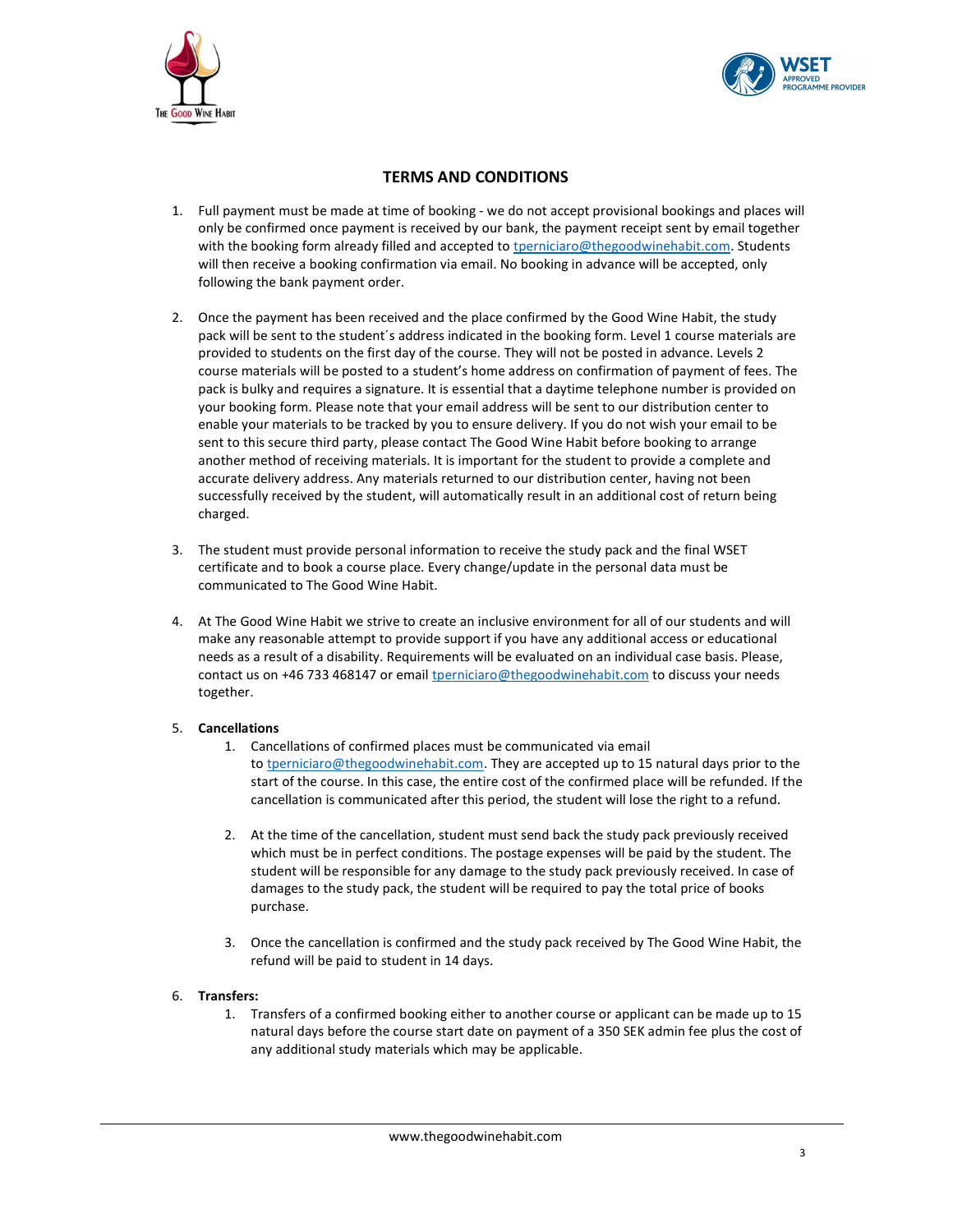



- 2. Transfers cannot be carried forward to the next academic year. If a confirmed course booking is cancelled during the 15 natural days prior to the start of the course, or at any time after the start of the course, no refund or transfer of the course fees will be made.
- 3. Examination dates are fixed to the course onto which you book. If the student cannot sit the examination on the fixed date of the booked course, he/she must send a transfer request to an alternative date by email to tperniciaro@thegoodwinehabit.com at least 15 natural days before the original examination date. If an alternative exam date of another course of the same level has been already fixed by The Good Wine Habit, the student will not incur any administration fee.
- 4. If transfer requests are made during the 15 natural days before the examination date or the alternative date for the exam linked to new courses has not been arranged yet, the student will incur the admin fee (750 SEK) and cost of examination paper which will have been ordered via WSET Awards.
- 5. The Good Wine Habit reserves the right either to change the date of a course or cancel a course if the minimum required number of students is not reached. Alternative dates will be notified 14 natural days prior to the planned start date of the original course. The enrollment fee that was already paid by the student will be transferred to the new course with no additional charge. In case the new dates were nonviable for the student, the entire course fee will be refunded in full by The Good Wine Habit.
- 6. Please note all transfers are subject to availability on alternative course/examination dates.
- 7. No student is allowed to sit the examination without having attended the related course, with the only exception of on line students.
- 8. On the day of the exam, the student must provide an ID-card or passport with personal photograph. If not, the student will not be allowed to sit the examination.
- 9. The student must read the course Specification available on our website under each course section.
- 10. Re-sits:
	- 1. Students who have not passed the examination has the right to re-sit. The request must be sent by email to tperniciaro@thegoodwinehabit.com up to 15 natural days before the new already planned exam date. The student will be required to pay the related exam fee for resits, which are:
		- Level 1 Award in Spirits: 1000 SEK (VAT included)
		- Level 2 Award in Spirits: 1500 SEK (VAT included)

2. It is possible to plan an exam on a specific date but at a higher fee. Please, don´t hesitate to get in contact with us for more information.

3. If a candidate If the candidate doesn´t show up the day of the exam with no previous communication to The Good Wine Habit, the re-sit fee that has been already paid will be lost and the candidate will be asked to pay for a new fee, in case he decides to re-sit the exam in the future.

11. In case of serious circumstances (outside the candidate´s control) preventing a candidate from either participating in the course or sitting the examination (i.e. personal illness, accident, bereavement), the candidate should notify The Good Wine Habit as soon as possible via email, bringing 3rd party evidence to